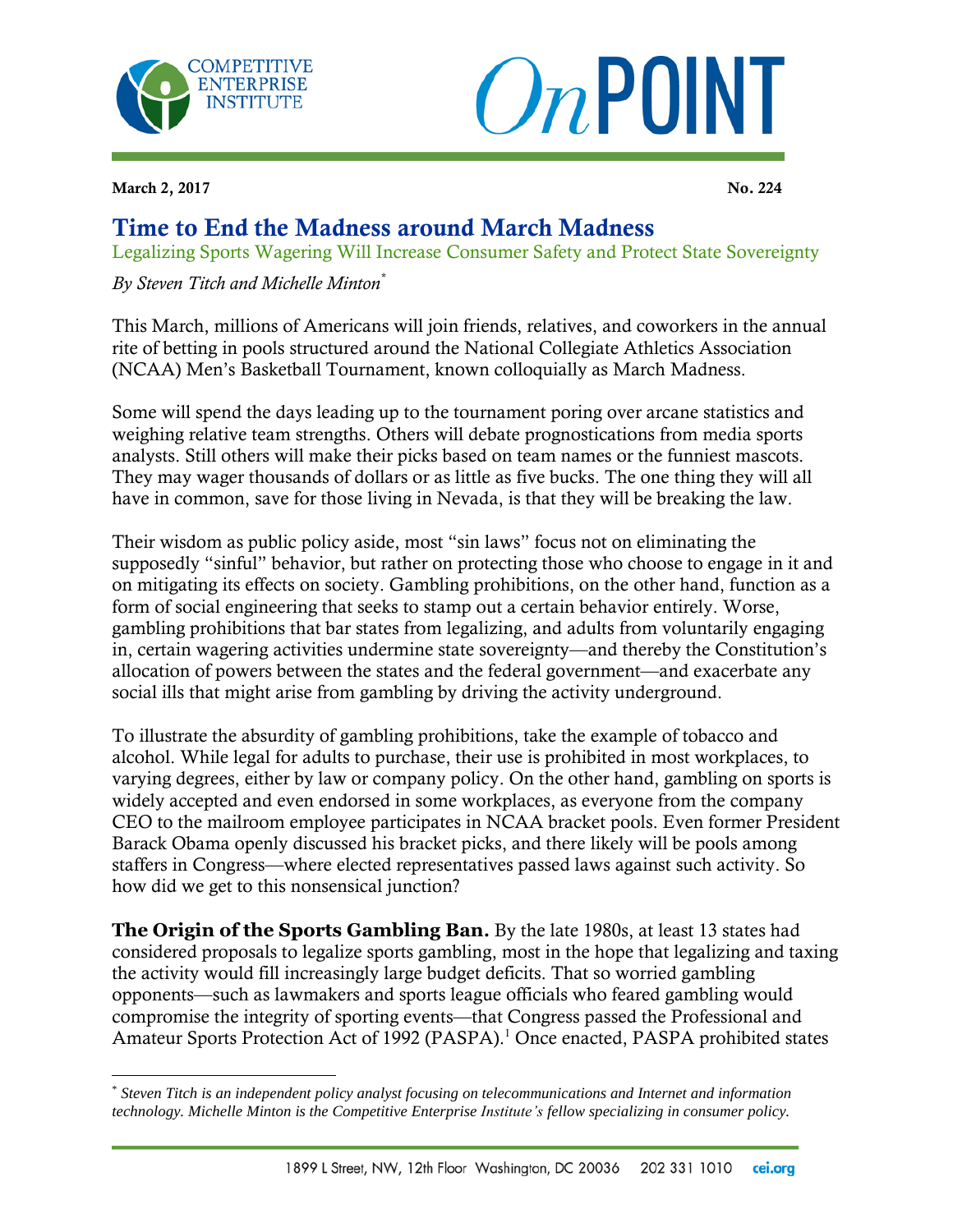that did not already allow sports betting from licensing, promoting, or authorizing the activity.<sup>2</sup> In effect, PASPA blocked all states, save for Nevada, from legalizing and regulating bets on the outcome of individual sports contests.<sup>3</sup>

The proposal, sponsored by Sen. Bill Bradley (D-N.J.), was championed by the commissioners of the four major sports leagues, who testified that such a law was necessary to prevent "a cloud of suspicion" over athletes and games and to avoid sending "a regrettable message to our young people."<sup>4</sup> Congress justified intervening in what had traditionally been viewed as a matter for state regulation by declaring sports gambling "a national problem. The harms it inflicts are felt beyond the borders of those states that sanction it. The moral erosion it produces cannot be limited geographically. … Without federal legislation, sports gambling is likely to spread on a piecemeal basis and ultimately develop an irreversible momentum." 5

However, even as Congress debated prohibiting states from legalizing the activity, illegal sports gambling was rampant. "Not since prohibition have Americans so readily engaged in an illegal activity as they do with sports betting today," *Washington Post* columnist Andrew Beyer wrote in 1991 when the illegal sports betting market was estimated to be around \$40 billion a year. "Under the circumstances, it would seem inescapably logical for cashstrapped state governments to legalize sports betting and let the revenue from it flow to legitimate purposes instead of criminals. … [E]ssentially what the states did when they created lotteries and virtually eliminated the illegal numbers game," Beyer argued.<sup>6</sup>

Since the early 1990s, perspectives have shifted. Despite the prohibition, Americans spent an estimated \$9 billion on the 2016 NCAA Men's Basketball Tournament.<sup>7</sup> And it is not just March Madness. Americans wagered almost \$5 billion on Super Bowl LI, according to some estimates.<sup>8</sup> We spend upwards of \$95 billion each year on professional and college football.<sup>9</sup> And while it is unknown how much money Americans bet on sporting events across the board, estimates range from \$150 billion to \$400 billion a year.<sup>10</sup> Some 95 to 99 percent of this economic activity takes place through illegal channels or on websites based offshore, which deprives American consumers of the protections found in a legal market.<sup>11</sup> That fact, along with greater social tolerance of sports betting, poker and daily fantasy sports (DFS)—an online fantasy sports betting platform that allows players to bet on games occurring within a 24-hour period—has been building momentum for legalization.<sup>12</sup>

Furthermore, state lawmakers and legal scholars have increasingly raised questions about the constitutionality of the current ban, which blocks states from legalizing sports gambling *within their own borders.* This is why the Supreme Court is currently considering hearing a case that might overturn the law. The case involves a suit, *Christie v. National Collegiate Athletic Association*, in which the State of New Jersey alleges that PASPA—which the NCAA and other leagues have argued forbids New Jersey from repealing its own ban on sports gambling—violates the 10<sup>th</sup> Amendment to the Constitution, which holds that powers not delegated to the federal government are reserved for the states and individuals.

In particular, the suit argues that PASPA violates the  $10<sup>th</sup>$  Amendment by preventing states from modifying their own laws in violation of the "anti-commandeering" doctrine. This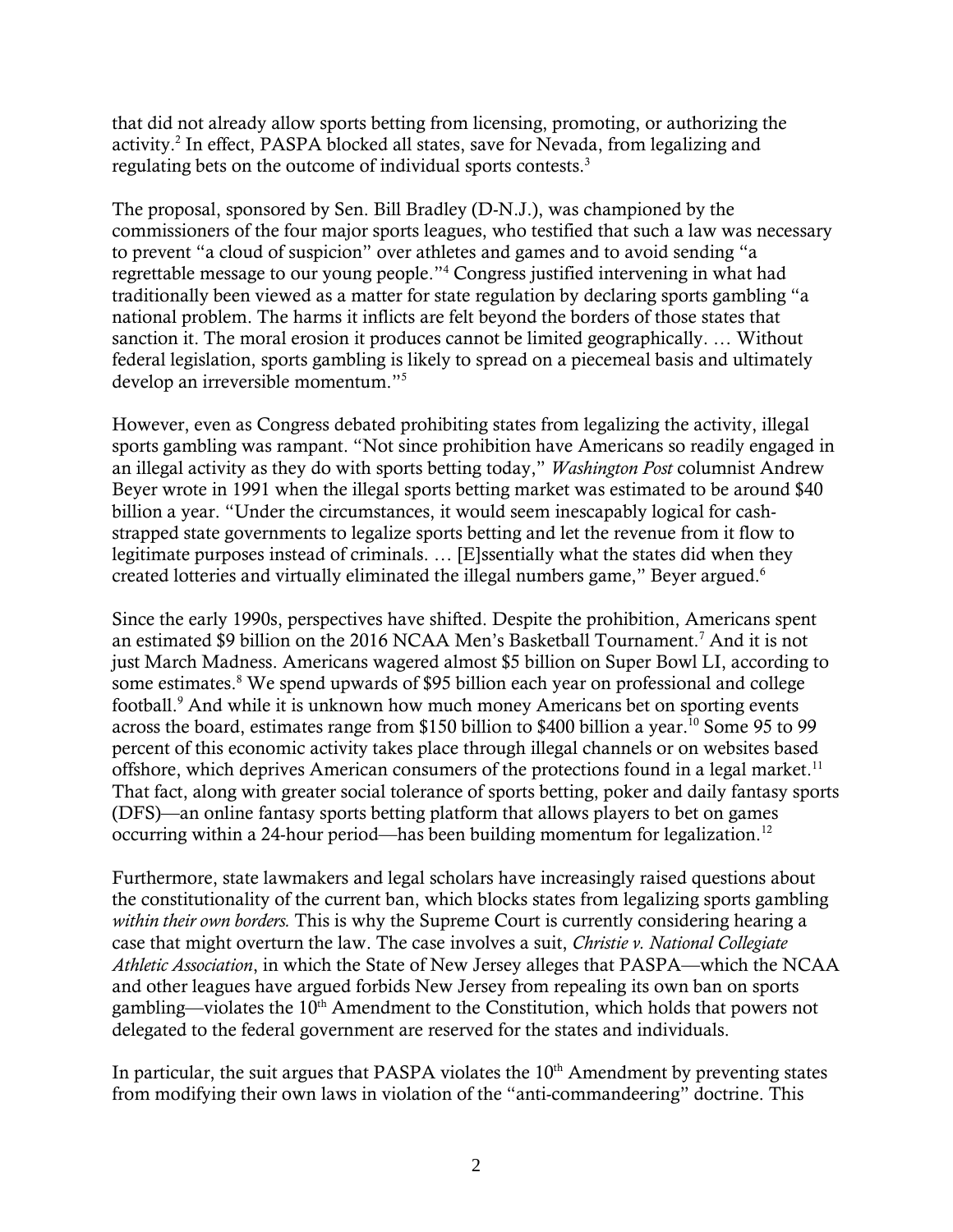doctrine, created and upheld by previous Supreme Court rulings, holds that the  $10<sup>th</sup>$ Amendment also protects states from being compelled to cooperate with the enforcement or implementation of federal law.<sup>13</sup> While states may not expressly legalize something made illegal by federal law, they may *decriminalize* certain activities, as they have done with marijuana possession and sales. The case filed by New Jersey argues that PASPA, by prohibiting the state from amending its own laws in order to decriminalize, but not legalize, sports gambling, is in violation of the anti-commandeering doctrine. Then in January 2017, the U.S. Supreme Court requested a brief on the matter from the U.S. Solicitor General, which indicates the nation's highest court is considering hearing New Jersey's appeal.<sup>14</sup> When a statute is arguably in violation of the Constitution, unquestionably a violation of individual rights, widely and openly flouted by the population, and counter-productive to its goals, it is time to repeal the law.

Rather than seek to enforce a futile and counterproductive ban based on subjective moral qualms, it is long past time that government policy recognize that gambling—whether it be buying a lottery ticket, betting on the big game, or playing poker online—is a legitimate means of recreation. Good federal policy would treat citizens like adults, respect individual choice, and preserve the right of states to regulate and profit from the gambling activities conducted within their borders.

**Opposition to Legal Sports Betting Breaks Down**. Today, with the illegal sports gambling market somewhere between \$150 and \$400 billion a year *despite* the passage of PASPA, professional sports leagues are also softening their long-term opposition to legalization.<sup>15</sup>

In a 2014 *New York Times* op-ed, National Basketball Association Commissioner Adam Silver was the first major professional sports executive to come out in favor of legalizing sports wagering, saying: "[D]espite legal restrictions, sports betting is widespread. It is a thriving underground business that operates free from regulation or oversight. Because there are few legal options available, those who wish to bet resort to illicit bookmaking operations and shady offshore websites." He concluded: "I believe that sports betting should be brought out of the underground and into the sunlight where it can be appropriately monitored and regulated."<sup>16</sup>

Just a few months later, Major League Baseball Commissioner Rob Manfred said it was time to give "fresh consideration" to legalizing sports betting.<sup>17</sup>

Only the National Collegiate Athletic Association and the National Football League (NFL) remain adamant in their stand against legalization. However, it appears the NFL has made some official concessions to reality. The league's policy requiring teams to disclose player injuries and their likelihood of playing is designed to prevent gamblers from gaining an advantage from inside information.<sup>18</sup> DFS strategies are discussed on programming on the NFL Network, the NFL-operated cable channel. Two team owners, the Dallas Cowboys' Jerry Jones and the New England Patriots' Robert Kraft, own stakes in DFS companies. Network commentators, who are approved by the NFL, regularly offer game predictions. While they generally avoid mention of the point spread—the number of points by which a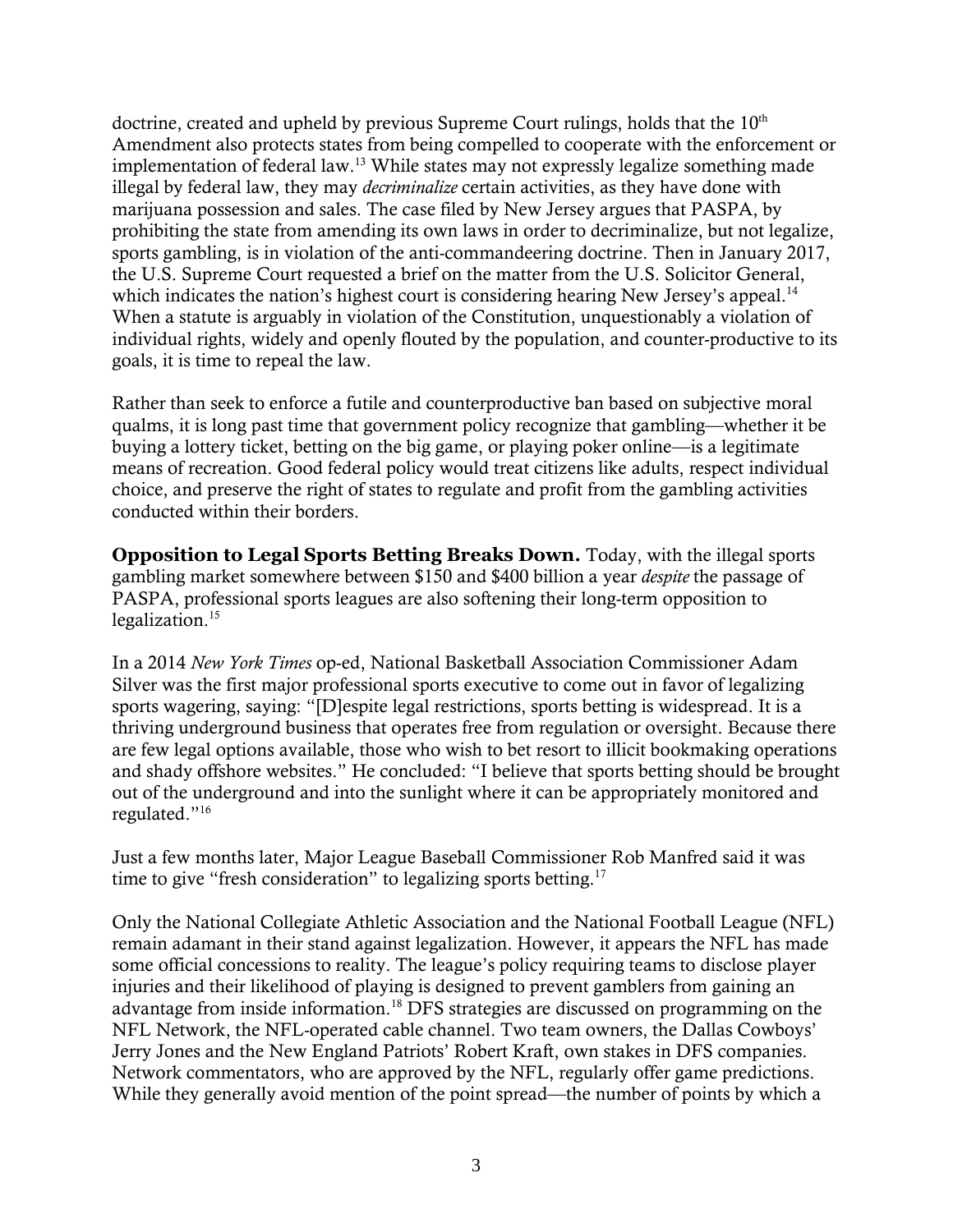team must lose in order for bettors to make money—commentators often offers forecasts of specific final scores, which all but telegraphs their opinion on the actual betting line.

**Popular Support for Legalized Sports Betting Grows**. Changing public attitudes also lend support for a change in policy. In a September 2016 poll of 1,019 adults, 48 percent favored changing federal laws to allow states to legalize sports betting (39 percent opposed), up from 39 percent who supported legalization in a similar 2010 poll. Support for legalization is strongest among young adults, with 60 percent of respondents aged 35 and under in favor of a change to federal law.<sup>19</sup>

In a January 2016 poll by the market research firm the Mellman Group, 80 percent of respondents said that sports betting should either be legal nationwide or left up to the states, while just 17 percent said sports betting should be illegal nationwide. In the same poll, 72 percent of respondents said they thought legalization would make consumers safer to some extent. Fifty-four percent said that legalization would either very likely or somewhat likely make sports betting safer for consumers, while an additional 18 percent said it almost certainly would.<sup>20</sup>

**Objections to Sports Betting Expansion**. Traditionally, concerns about expanding legalized gambling center on its possible effects on morality and on vulnerable individuals such as those with compulsive gambling disorders. However, proponents of the current national sports betting ban were primarily motivated by protecting the integrity of the games from corruption such as match fixing and point shaving. Twenty-five years later, it is clear that PASPA has failed on all accounts. It does not protect the vulnerable. It has turned millions of otherwise lawful Americans into criminals. And it has made the market *more* susceptible to corruption.

*Game integrity.* As the name of the bill implies, Congress enacted PASPA supposedly to protect games from the corruption of match fixing. Match fixing occurs when players or officials seek to alter the outcome of a game in a way that benefits criminals who bet large amounts of money on those "fixed" games. Participants may be motivated by gifts and money—or, more rarely, coerced. Those doing the "fixing," often organized crime rings, benefit by betting big money on underdogs and winning. In order for the caper to be attractive to both the game participants and the fixer, the potential gains must outweigh the possibility of being caught.

As described in a recent study by University of Liverpool economics professor David Forrest and UK Sports Integrity Panel Chairman Rick Parry, two conditions create the highest risk of corruption in sports: low paid athletes or officials who are more susceptible to bribery, and a highly liquid yet unmonitored market. $21$ 

In many ways, sports betting lines operate like financial markets. For example, when international open market trading is done in commodities, attempts at manipulation become much easier to detect because anomalies will be noticed and analyzed quickly. The same holds for sports betting. Betting lines do not shift much. An extreme fluctuation, which might occur if large amounts of money was suddenly being bet on a longshot underdog,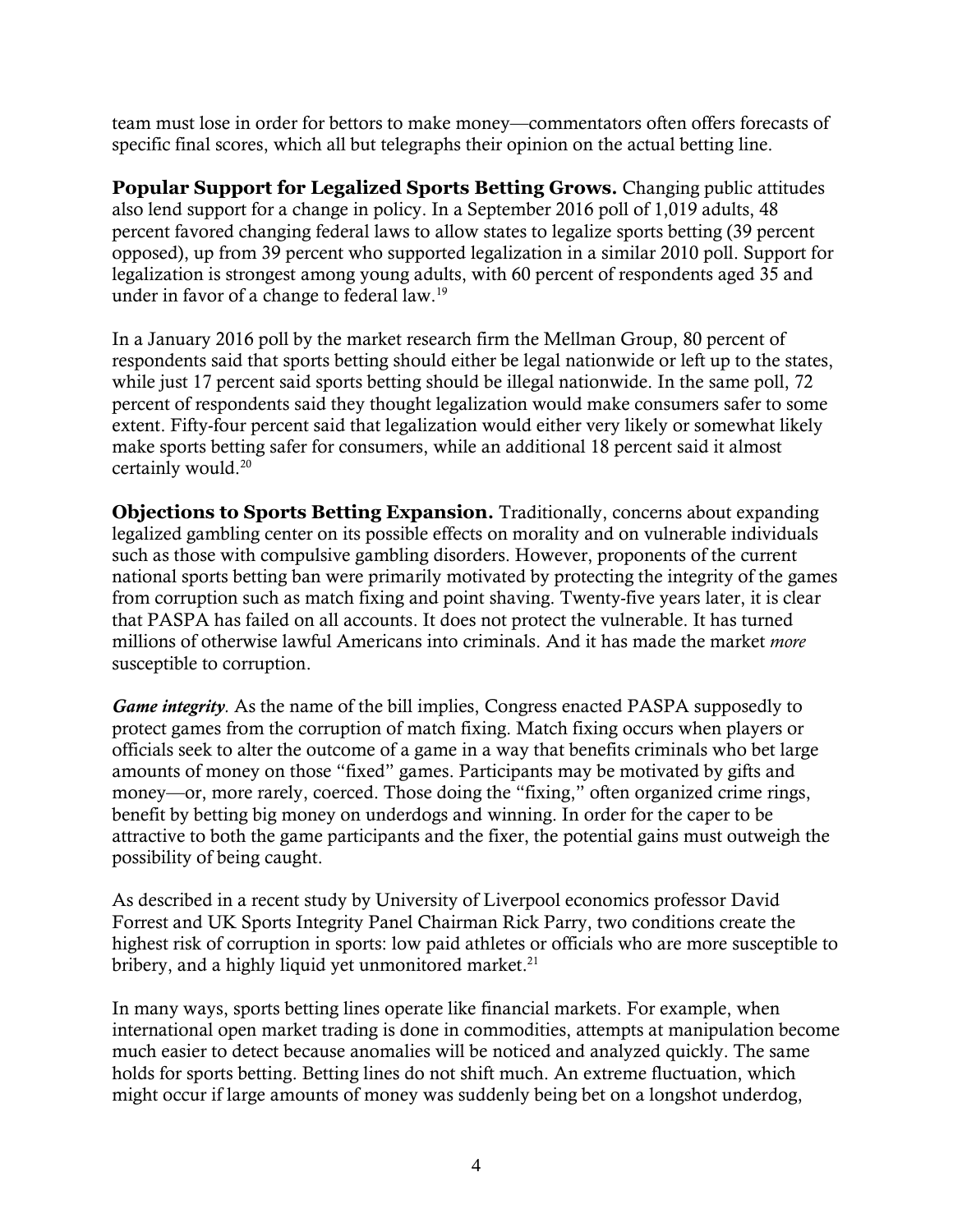would set off alarm bells. The smaller the market the easier it is to notice money suddenly being bet on what was previously considered an underdog.

This is exactly what happened during the "Black Sox" scandal, when several members of the Chicago White Sox threw the 1919 World Series. It was the strange, sudden shift in betting odds that first alerted sportswriters and others that something fishy was going on. Bookmakers originally had the Sox as 7-5 favorites, with rumors that the odds might go as high as 2-1 by the time of the game, but a sudden swing in betting in New York—an unusually large amount of money being bet on the underdog Cincinnati Reds—put the odds at even money by Game 1. The odds shift occurred, it turned out, because gangsters had bribed several members of the heavily favored White Sox to throw the Series. Rumors about a fix were rampant well before the Series' first pitch. <sup>22</sup>

The "Black Sox" went on to become the most infamous sports betting scandal in history. As a result, nearly 100 years later, gambling remains virtually the only unpardonable sin for an active player, coach, or manager in any sport. Players who have used performanceenhancing drugs or have been found guilty of criminal acts ranging from assault to illegal dog fighting have returned to the field. Gambling on games, on the other hand, almost always results in lifetime bans for athletes and officials. This is a formidable disincentive for players to be involved with gamblers or game fixing. Yet, few remember today that it was the bookmakers—those taking bets on the game—who first caught the scent of something fishy going on with the World Series. An examination of modern match-fixing demonstrates this is far from an anomaly.

In modern sports around the world, there are periodic examples of corruption that, almost without fail, are flagged first by the bookmakers. Unfortunately, their warnings often go unheeded. For example, in 2016 professional tennis was racked by the exposure of a worldwide match-fixing scheme that entangled no fewer than 37 players—29 of whom ranked in the top 50—and matches as prestigious as Wimbledon and the World Open. As alleged by Italian prosecutors, the Tennis Integrity Unit, a global anti-corruption tennis governing body, failed to act on the "hundreds of alerts from the gambling industry about suspicious betting," which may actually include evidence that as many as 100 tennis players were involved in illicit gambling on the sport. Though the Integrity Unit downplayed the claims, saying that the gambling industry's alerts "weren't evidence," years later two Italian players, Daniele Bracciali and Potito Starace, confessed to their role in the gambling ring, and it became clear that much of the bookmakers' suspicions were well-founded.<sup>23</sup>

In Europe, following a number of match-fixing scandals in sports from soccer to snooker, licensed bookmakers even acted to set up their own "early warning system" for corruption in sports, known as the European Sports Security Association (ESSA). ESSA's core mission is to protect the integrity of sports by utilizing the data supplied by hundreds of bookmakers to spot suspicious gambling activity, which they then voluntarily and at no cost share with authorities. This reflects the financial incentive that licensed bookmakers have in protecting the sport: match-fixing scandals tarnish the whole industry, and as confidence in the integrity in the games wanes and gamblers lose confidence in the fairness of their bets, bookmakers lose money.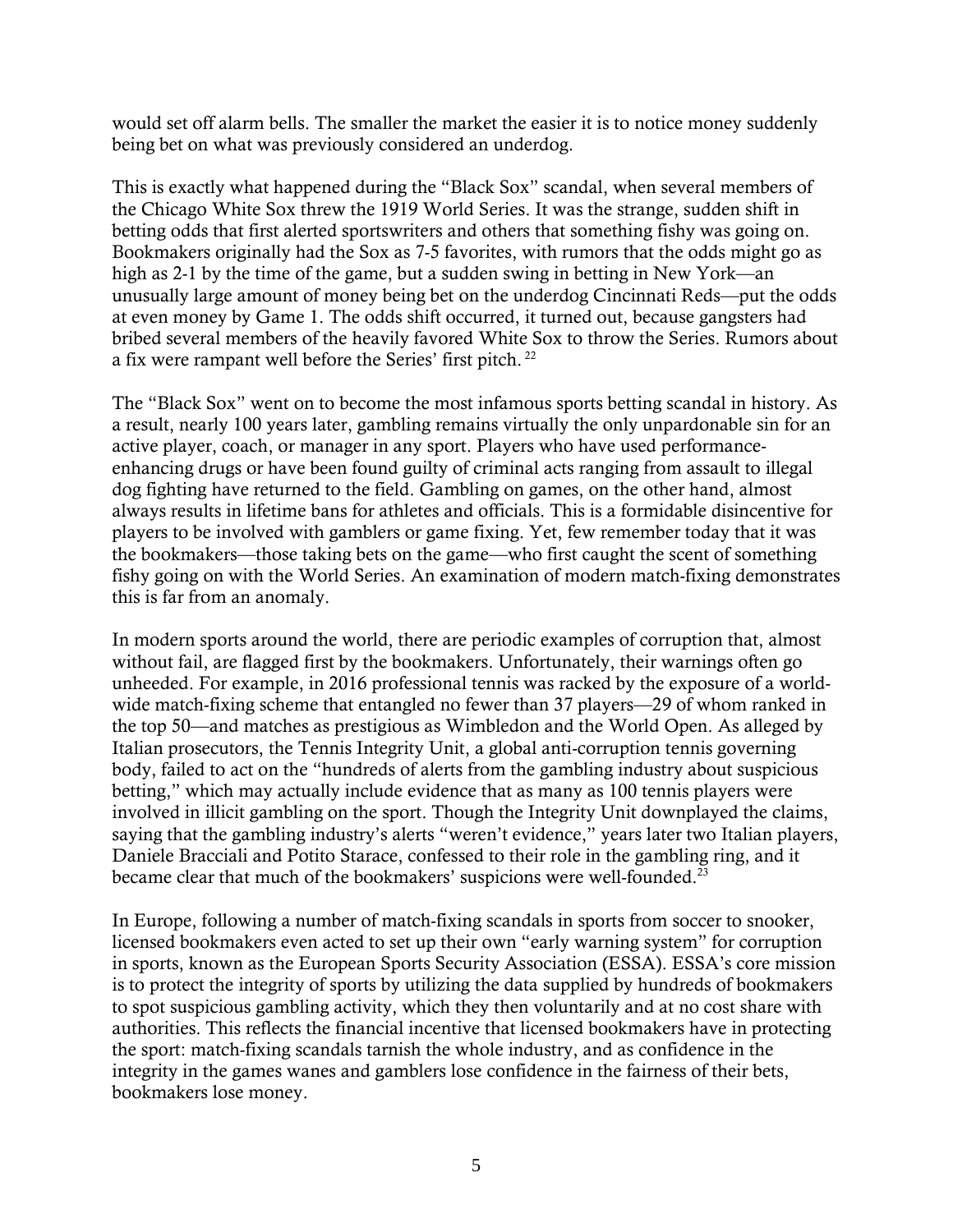After a particularly damaging and highly public incident of match-fixing in German soccer, known as the Hoyzer Scandal (named after the referee involved), the German Federation and the Bundesliga (the highest soccer league in Germany), established an agreement with Sportradar, a data company that supplies bookmakers with betting odds. The agreement allowed Sportradar to provide the leagues with information, acting as an early warning system to alert authorities of suspicious gambling activities.<sup>24</sup> In February 2017, soccer's world governing body, the Fédération Internationale de Football Association, best known by its acronym FIFA, signed onto a similar agreement with Sportradar, heralding it as a means of improving game integrity.<sup>25</sup>

In the United States, we have come a long way from the bad old days of the Black Sox scandal. Professional athletes today can secure far more lucrative contracts than their predecessors, making potential bribes seem paltry by comparison. Though college players are unpaid and may be more susceptible to bribery, "point-shaving" schemes, whereby criminals suborn a player or players to beat a point spread, have proved unreliable in amateur games because one or two players cannot control the outcome, let alone the final score of the game. Additionally, as with professional athletes, college players face serious consequences for betting on games, divulging insider information, or altering their game in any way in exchange for "gifts." Penalties for violating these conditions can include losing scholarships and financial aid, and loss of edibility to play, jeopardizing not just a student athlete's academic career, but also his or her eligibility to play professionally.<sup>26</sup>

By criminalizing sports betting, PASPA actually increases the risks of match-fixing and corruption. Unlike the betting market in Europe and much of the world where sports betting is legal, bookies are incentivized to share with authorities odd betting patterns that might signal corruption. This is not the case in the U.S., where this information remains inaccessible to and unexamined by sports authorities. This, along with the billions wagered illegally, leaves sports in the U.S. more exposed to corruption than those in other nations that have embraced bookmakers as their early warning system. By contrast, in the U.S., the law disincentivizes gamblers from alerting authorities to suspicious betting that might indicate match fixing, lest they open themselves up to investigation.

*Gambling disorders.* In addition to failing to stop or even spot instances of match fixing, creating a black market for gambling does nothing to protect vulnerable individuals with compulsive or disordered gambling behaviors.

Opponents of legalized gambling often overstate the percentage of the population susceptible to gambling disorders. In reality, national estimates put the prevalence of clinical-level gambling disorders at about 1 percent of the population. Addiction experts believe as much as 3.5 percent of the population have trouble controlling themselves while gambling, but their behavior falls short of being classified an actual disorder.<sup>27</sup> And, despite an "unprecedented increase in opportunities and access to gambling," Howard Shaffer, a psychology professor at Harvard and one of the nation's leading addiction specialists, found the rate of pathological gambling has remained remarkably stable in the U.S. $^{28}$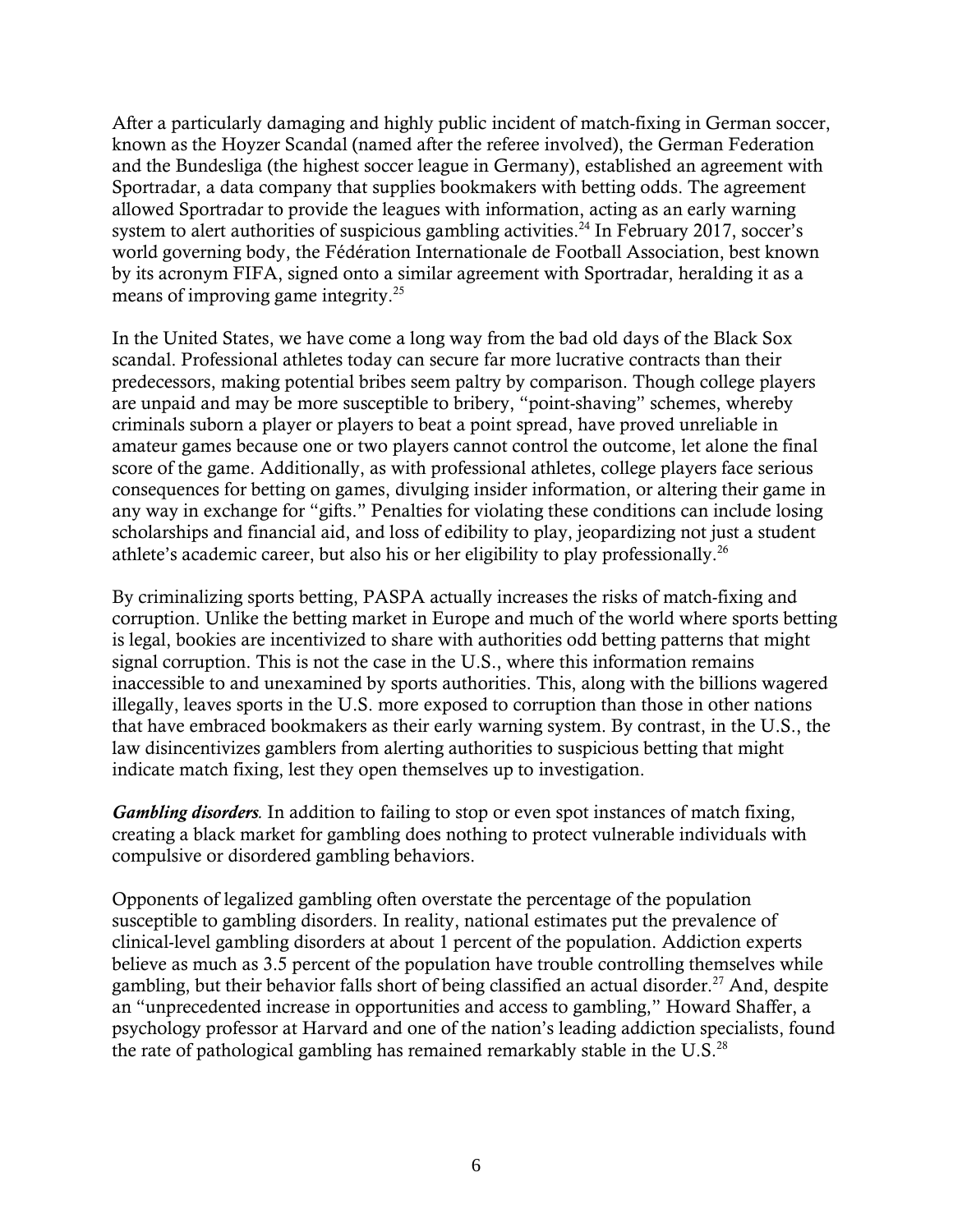Though a serious health problem, gambling disorders are too rare to justify a ban. For comparison, the prevalence of alcohol abuse disorders is at about 7 percent of the adult population, yet states do not ban the majority of adults from purchasing a product the vast majority can imbibe responsibly.<sup>29</sup> States should treat their citizens as adults, and allow them to take responsibility for their own behavior, just as they do with alcohol, tobacco and in a growing number of states, marijuana.

Furthermore, legalizing gambling activities—far from encouraging abuse—affords authorities the opportunity to spot and address disordered behavior, while black markets sweep such problems under the rug. For example, in the states that have recently legalized online gambling, laws require the sites to recognize "self-exclusion lists," as many landbased casinos are now required to do. Consumers who know they have a gambling problem can voluntary add their name to a list that blocks their access to gambling sites and ensures they will not receive enticements to play. States may also choose to set aside a portion of gambling taxes to address associated health issues. Researchers have noted that players who sign up for these lifetime exclusion bans had significantly reduced gambling-related problems.<sup>30</sup> Further, states that license sports gambling can require authorized bookmakers to track player behavior to spot and address problematic behavior.

The tools to address problem gambling and spot suspicious betting activity already exist, as countries with legal gambling have demonstrate. But, without a legal market where operators are incentivized to work with authorities and protect vulnerable consumers, there is little opportunity to employ them.

*Morality*. Some people believe gambling is immoral for religious or ethical reasons. They say it encourages indolence by promising "something for nothing." Since wagers are zerosum—the winner's gains come at the expense of a loser—gambling offers no net social productivity. These are valid reasons not to engage in gambling, but they represent personal opinions and decisions. It is not the government's role to enforce them, particularly when so many Americans believe there is nothing wrong in engaging in a bit of NCAA bracketology. Furthermore, even if someone losses \$5 or \$100 gambling on a game, it may not be a "loss" to the person who placed the bet. For bettors, the added excitement of having a few dollars on the game may be worth the money they spend betting—even if they lose. While someone else might derive pleasure from buying a luxury car or expensive clothes, another may find more pleasure and thus more worth in betting on sports.

Besides, the government already permits other forms of gambling, up to and including staterun lotteries in 44 states and the District of Columbia. To permit one form of gambling while banning another is inconsistent, hypocritical, and unfair to those who prefer one type of wagering over another.

Moreover, given the billions of dollars being wagered illegally on sports contests, it is difficult to argue that prohibition has worked. Quite the opposite, when millions disregard the law without a second thought, it undermines the rule of law.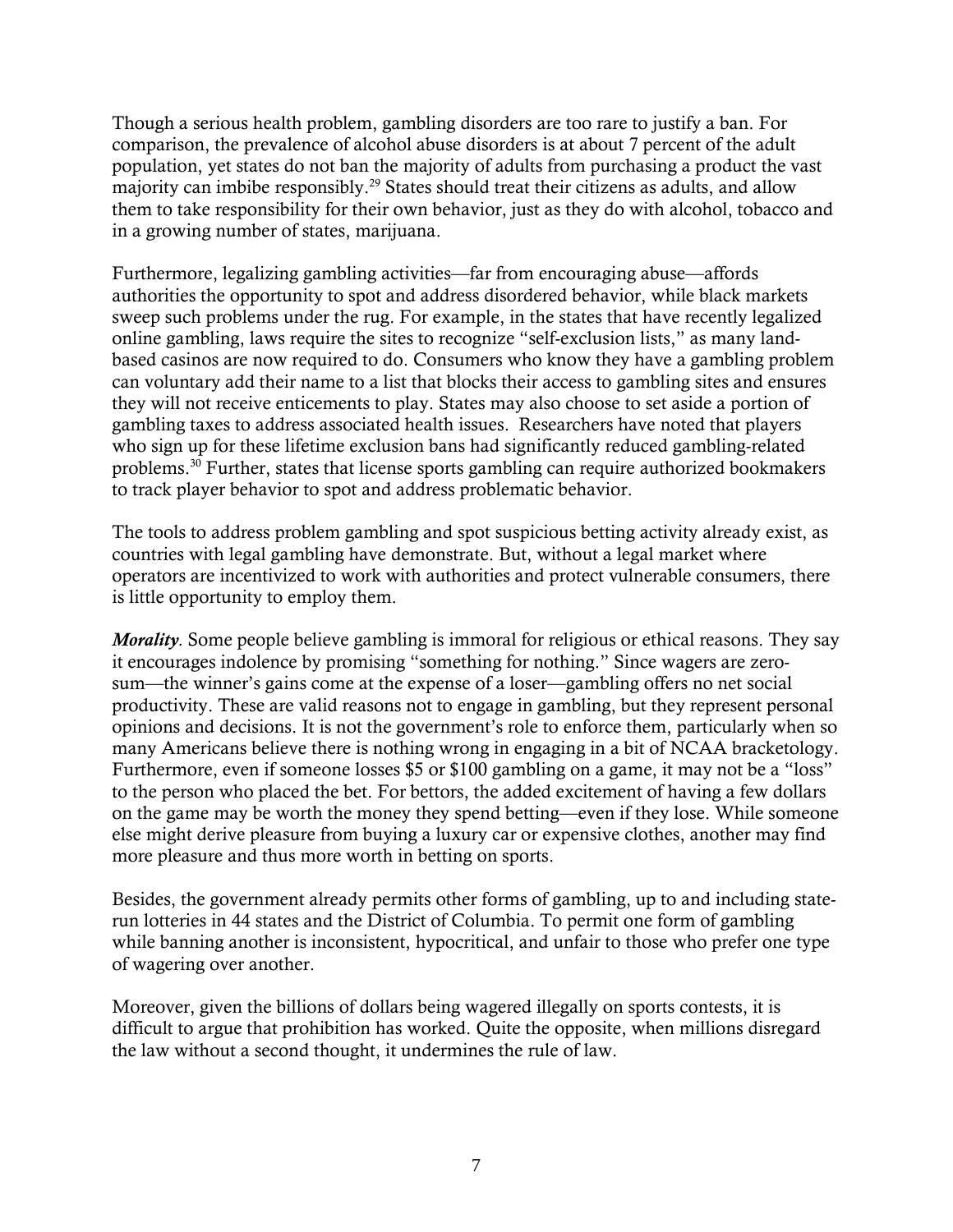**Arguments for Legalized Sports Betting**. As noted, the question of the "morality" of gambling has been largely answered in the U.S., with all but one state permitting—and profiting from—some form of legalized gambling. Even Hawaii, the lone holdout, is currently considering legislation to legalize in-state online poker games.<sup>31</sup> Quite simply, governments, either federal or state, should not seek to prohibit adults from voluntarily spending their money as they see fit.

Furthermore, the case continues to build that maintaining a federal prohibition on gambling violates not only individual rights, but also critical constitutional principles, by depriving states of their right to object to federal dictates and thwarting their ability to benefit from commerce occurring within their borders.

*State Autonomy and Revenue.* Pennsylvania, Michigan, and Maryland have introduced legislation to legalize sports betting this year while New York, California, Oregon, Minnesota, Hawaii, North Carolina, and Mississippi have all expressed an interest in similar legislation.<sup>32</sup>

In 2011, New Jersey voters overwhelming approved a constitutional amendment to allow sports betting in the state, which the legislature followed up by enacting a law to regulate the activity. That law, however, was struck down by a district court and the Third Circuit Court of Appeals, which held that PASPA was constitutional and that New Jersey's laws violated the federal law. In a renewed bid to circumvent PASPA, the Garden State legislature opted instead to repeal all of its laws that *prohibited* sports gambling. The hope was that by merely decriminalizing sports betting without expressly authorizing it, the activity could be monitored and taxed under existing state gambling laws. PASPA, which prohibits states from "sanctioning" sports gambling, has been used—once again—as the basis to challenge New Jersey's decriminalization bill.

The leagues, joined by the U.S. Department of Justice, argued that even this would be a violation of PASPA. The Third Circuit Court of Appeals agreed with the leagues twice, first 2-1 in a three-judge hearing, and then again in an *en banc* hearing before the entire court. As noted, New Jersey has since appealed the ruling to the U.S. Supreme Court, which has expressed some interest in the case as indicated by its request for an opinion from the U.S. Solicitor General.<sup>33</sup> As sports gambling legal scholar Daniel Wallach has noted, the Court almost always hears cases on which it requests a Solicitor General opinion. $34$ 

Key to New Jersey's argument is the contention that PASPA violates the  $10<sup>th</sup>$  Amendment to the Constitution, which protects the states from unwarranted federal interference in state matters. It was the potential violation of this Amendment that prompted the Department of Justice to testify *against* PASPA when it was first considered by Congress.<sup>35</sup> As noted, the case involves the integrity of the anti-commandeering doctrine. This principle was established in 1842 in *Prigg v. Pennsylvania*, in which the Supreme Court ruled that the Fugitive Slave Act did not require enforcement by the State of Pennsylvania because it precluded Pennsylvania state law, which prohibited taking people out of Pennsylvania and into slavery. <sup>36</sup> In subsequent cases, the Court has upheld the anti-commandeering doctrine, which concludes that while the federal government may directly regulate interstate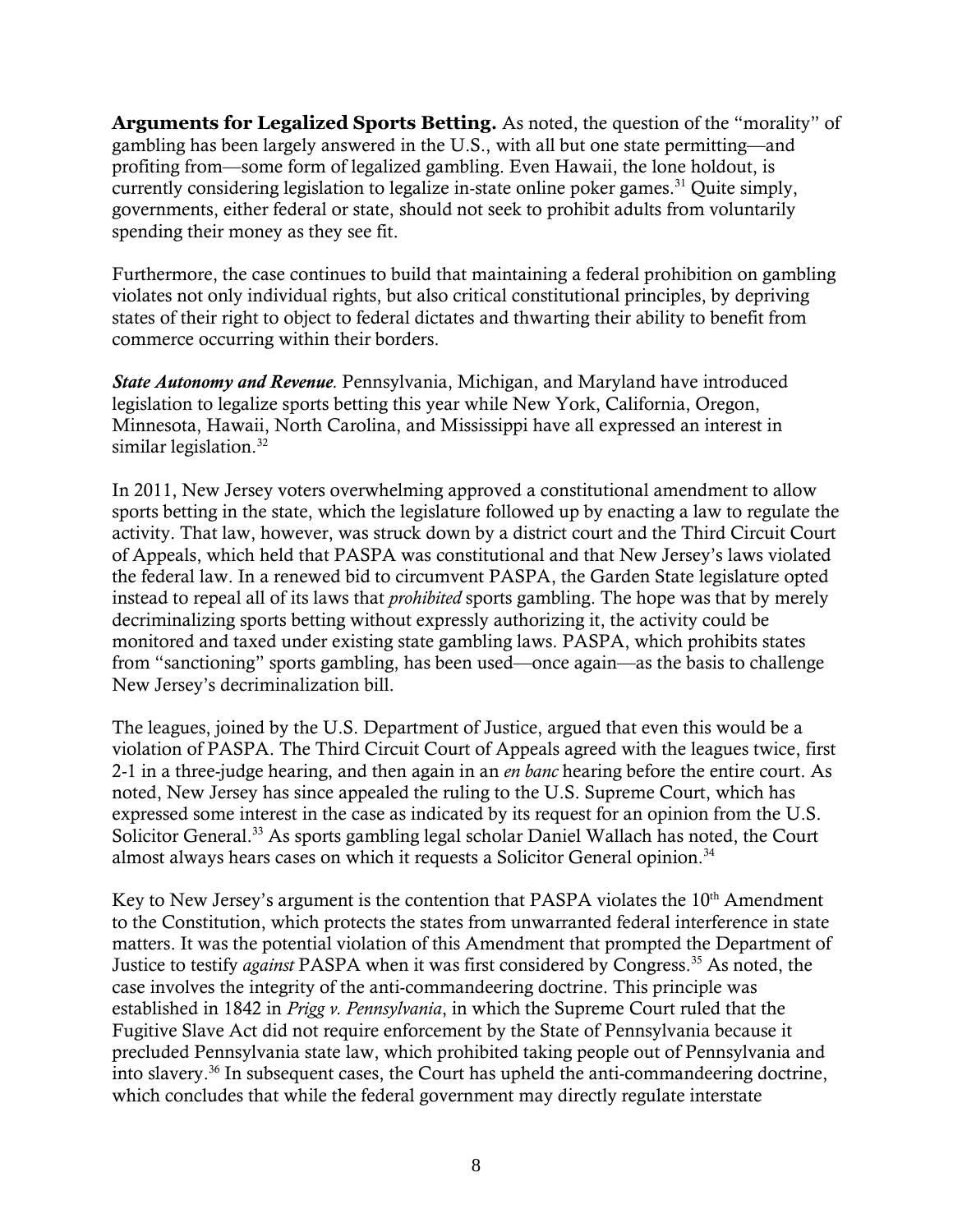commerce and even require or prohibit certain acts, it "lacks the power directly to compel the States to require or prohibit those acts."<sup>37</sup> If New Jersey prevails its appeal, it would be a validation of federalist principles from the Supreme Court, and would restore states' ability to decide for themselves what their laws should be concerning sports gambling.

PASPA is part of a legal morass that bogs down any legislative movement on sports betting. If the courts do not clarify the issue, Congress should repeal—or at least amend—three harmful gambling laws currently on the books: PASPA, the 1961 Wire Act, and the Unlawful Internet Gaming Enforcement Act (UIGEA). These outdated, ambiguous, and constitutionally dubious statutes have created legal and regulatory headaches for both state and federal authorities, as states continue to assert their constitutionally guaranteed powers to regulate in-state commerce. Repealing all three would allow Congress and the states to institute rational and effective measures to regulate gambling activities, both on and offline.

The Wire Act prohibits the use of telecommunications to transmit interstate wagering information related to sporting events or contests. For decades, this made the most common method of sport betting, via the phone or telegraph, illegal. Even so, during the 1990s and early 2000s, Internet gambling flourished as U.S. citizens placed bets on websites that operated legally in foreign countries.

While it remains legal to place bets on offshore sites, UIGEA, passed in 2006, prohibits U.S. banks from knowingly transferring funds to these sites or their agents. As it is currently worded, the Act prohibits banks and credit processors from processing payments related to *unlawful* Internet gambling, but it does not specify what types of gambling qualify as "unlawful," leaving that up to the states and other federal statutes to determine. Thus, so long as it is authorized or not specifically prohibited by state or federal law, online gambling activities are considered lawful under UIGEA. However, this ambiguous language has created confusion for banks and payment processors—most of whom have chosen to err on the side of safety by not handling payments related to *any* form of gambling. UIGEA also gives federal prosecutors the power to prosecute and seize funds from anyone who accepts or transfer wagers that have passed through any U.S. financial institution.

However, in December 2011, the Office of Legal Counsel within the Department of Justice, issued a memo clarifying that the Wire Act applies only to *interstate* wagering. Thus, states like Nevada, New Jersey, and Delaware moved ahead with proposals to legalize and license *intrastate* online gambling. The DOJ memo, plus the general willingness of states to permit DFS contests (nine have legalized the activity with 12 more considering legalization proposals in 2017), have set the stage for greater liberalization of sports betting.<sup>38</sup>

*Legalized Sports Betting Will Spark U.S. Business.* Legalized sports betting would create a value chain that would present opportunities to U.S. technology entrepreneurs. While MGM Resorts and William Hill are recognized as major players in sports wagering, legalization may create opportunities for other companies in the technology sector. Microsoft, Sony, Reuters, and Wall Street financial firm Cantor Fitzgerald, along with various individual entrepreneurs, all either hold or have applied for patents for ways to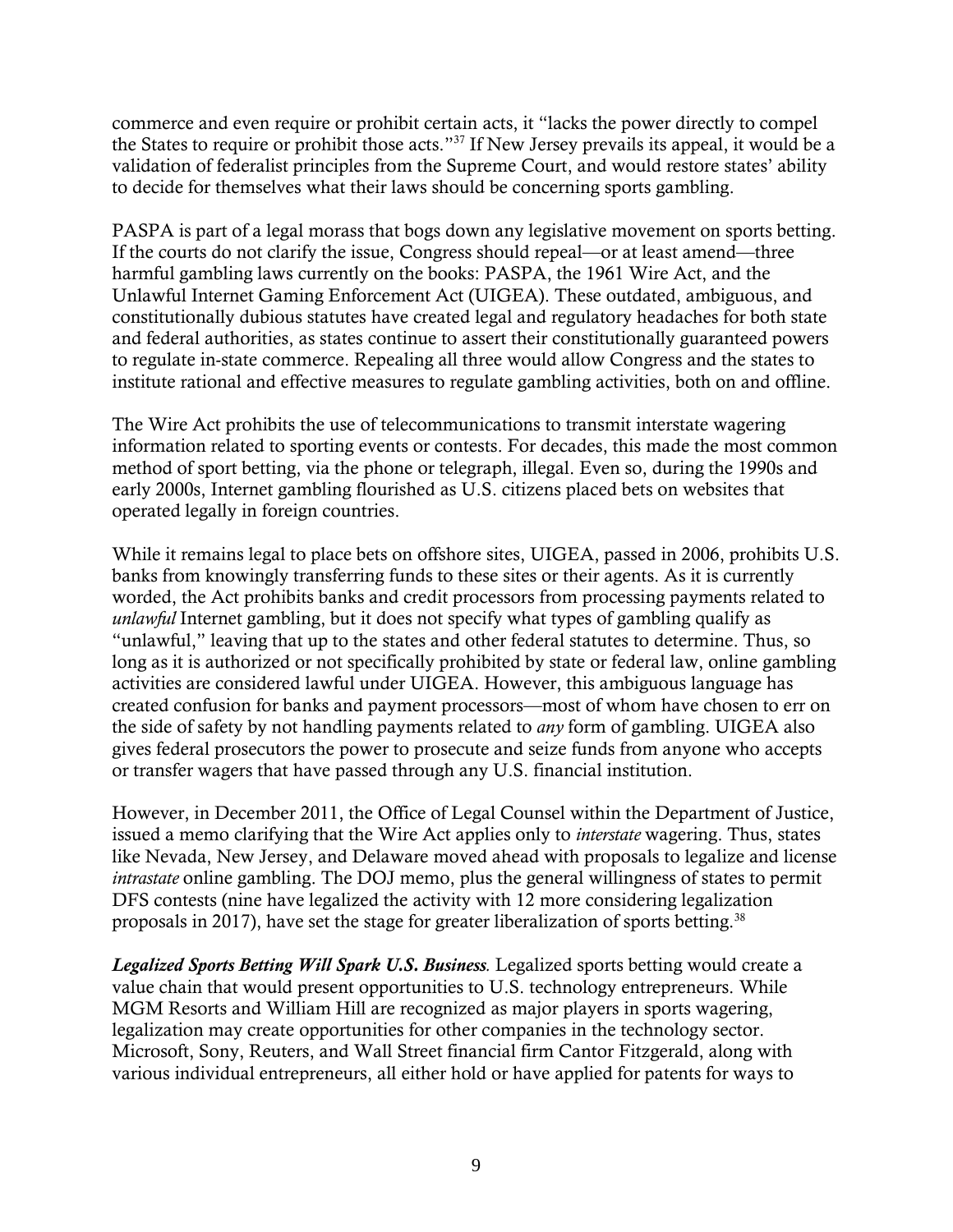integrate wagering systems, payment systems, and other such tools onto handheld devices, remote terminals, and social media platforms.

Some analysts speculate that U.S. companies would eventually dominate the global sports betting market were Congress to give sports betting the green light. "In 10 years' time, I expect sports betting to be part of major telecommunications companies and data companies," Chris Eaton, an integrity monitor and former investigator for Interpol, told ESPN. "I see the large international conglomerates—Bloomberg, Google, the massive data companies—swallowing up most of the sports betting operations around the world and operating an international platform, with all of sports betting being essentially offered on the mobile device, the mobile platform."<sup>39</sup>

Beyond the business of taking bets, a secondary market is likely to emerge for software and algorithms that crunch statistical data to assist bettors. This has already occurred with DFS, which is now a \$3 billion industry in the U.S., $40$  and online gambling, which has reached \$200 million in revenue in New Jersey, where it is legal.<sup>41</sup>

*Source of Tax Revenue.* The current federal sports betting ban, though it clearly does not stop the activity, prevents states from collecting tax revenue on this billion-dollar industry. Instead, those funds are funneled into foreign sportsbooks. Since offshore websites pay taxes to their respective governments, money from Americans that could be invested in their home states ends up funding government projects and programs in other countries.

If this economic activity were brought into the daylight, it would mean millions of dollars for cash-strapped states. In New Jersey, for example, illegal sportsbook makers prosecuted in the late 1990s had an annual volume of around *\$200 million*. <sup>42</sup> Global gaming research firm GamblingCompliance projects that a fully developed legal American market—where bets are placed at casinos, online, and at retail bookmaking shops—would produce \$12.4 billion in annual revenue, five times bigger than the U.K.'s sports betting market and 11 times bigger than Italy's. All of which would be subject to tax.<sup>43</sup> Tapping into this new source of revenue would not even require new laws for most states, as the federal government already requires people to report earnings from gambling and even allows them to write off gambling losses up to the amount that allows them to offset their winnings.

Marijuana legalization has demonstrated practical results that may be instructive in the area of sports wagering. The \$70 million Colorado raised in 2015 from taxing marijuana sales demonstrates that there is genuine economic benefit to legalizing and taxing over prohibition. Furthermore, legalizing the drug gave consumers the opportunity to purchase from legal distributors held accountable for the quality and safety of their product. Currently, those who want to place bets on sports outside of Nevada have no other option but to do so with criminals. As marijuana legalization reduced the risks for marijuana consumers, legalizing sports betting will eliminate the need for bettors to take the risk of dealing with criminals. It will also encourage offshore sportsbooks to set up operations in the U.S. $44$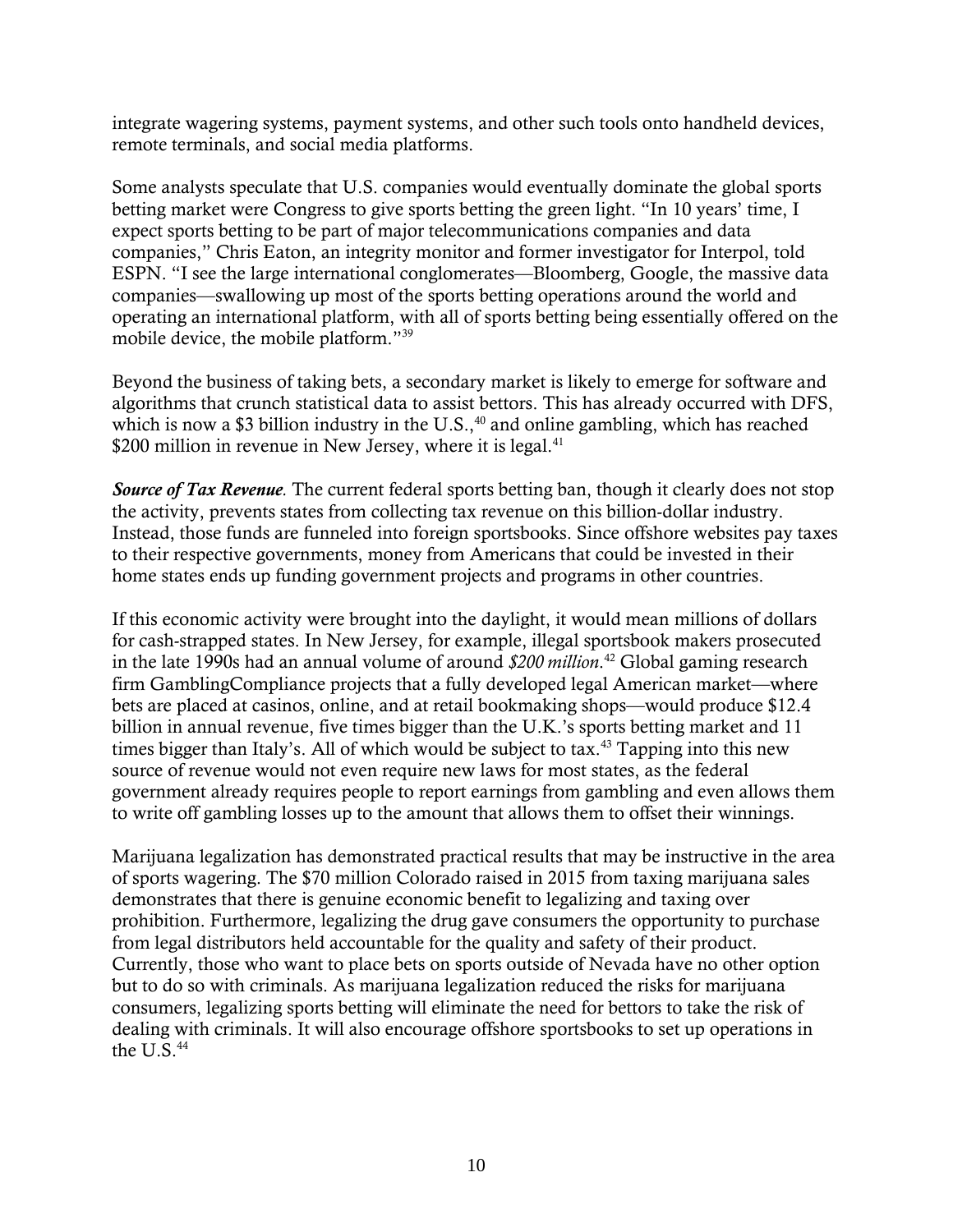Another example can be found in legalized online gambling, which did not exist prior to 2013. Since legalizing Internet gaming, New Jersey, one of three states that licenses casinostyle online games, has seen tax revenue from its previously faltering casino industry increase for the first time in a decade.<sup>45</sup> According to New Jersey Division of Gaming Enforcement, online gambling generated \$196.7 million in revenue for casinos and nearly \$30 million in tax revenue in 2016—money that had previously vanished into the ether of the black market.<sup>46</sup>

Given the opportunity, most people would prefer doing business with legal bookmakers. Consumers would be protected by existing legal and regulatory structures, and less money would flow to criminal enterprises. Like casinos, legal sports books would be required to report big payoffs to the Internal Revenue Service (via W-2G forms). In this way, the state and even the federal government could draw revenue from legalized sports betting that would otherwise go unreported while citizens can lawfully engage in the voluntary act of betting their own money on sports without running afoul of the law.

**Conclusion**. Legalizing sports betting would produce substantial social and political benefits by exposing billions of dollars in economic activity to the sunshine of legitimacy. Decriminalization would renew respect for the law by individuals who see gambling on sports as a valid form of entertainment for adults. Allowing bookies and authorities to work together to stop match fixing—which is in both of their interests—would bolster the integrity of sports.

Like any other form of gambling, sports betting can be regulated and taxed, but first the law must treat consumers like adults. By legalizing the activity, states can institute safeguards to protect consumers and the vulnerable and sports authorities can have access to the information that will help them spot and deal with corruption.

From a constitutional perspective, Washington lawmakers should treat sports betting as a federalism issue, like other forms of legal gambling. PASPA should be repealed or revised to allow states the discretion to legalize and regulate sports betting on their own terms.

## **Notes**

 $\overline{a}$ 

<sup>&</sup>lt;sup>1</sup> Chil Woo "All Bets Are Off: Revisiting the Professional and Amateur Sports Protection Act (PASPA)," *Cardozo Arts and Entertainment Law Journal*, Vol. 31 Issue 2 (2013), p. 569,

http://www.cardozoaelj.com/wp-content/uploads/2013/04/Woo.pdf.

<sup>&</sup>lt;sup>2</sup> 28 U.S. Code Chapter 178, Professional and Amateur Sports Protection,

https://www.law.cornell.edu/uscode/text/28/part-VI/chapter-178.

<sup>&</sup>lt;sup>3</sup> At the time PASPA went into effect, Nevada allowed for single-game betting, while Delaware, Montana, and Oregon allowed for parlay bets (betting on multiple games) through their state lotteries.

<sup>4</sup> Paul M. Anderson, Ian S. Blackshaw, Robert C.R. Siekmann, and Janwillem Soek, *Sports Betting: Law and Policy*, (The Hague, The Netherlands: Springer Science and Business Media, T.M.C. Asser Press, 2012 edition), p. 983.

<sup>5</sup> S. Rep. No. 102-248, 102d Cong., 2d Sess. 4 (1992), reprinted in 1992 U.S.C.C.A.N. 3553, 3555.

<sup>6</sup> Andrew Beyer, "Commentary: Betting bill hard to understand," *Washington Post*, November 16, 1991, p. G9.

<sup>7</sup> Luke Kerr-Dineen, "Americans are going to bet an absurd amount of money on March Madness," *USA Today*, March 15, 2016, http://ftw.usatoday.com/2016/03/americans-are-going-to-bet-an-absurd-amount-ofmoney-on-march-madness.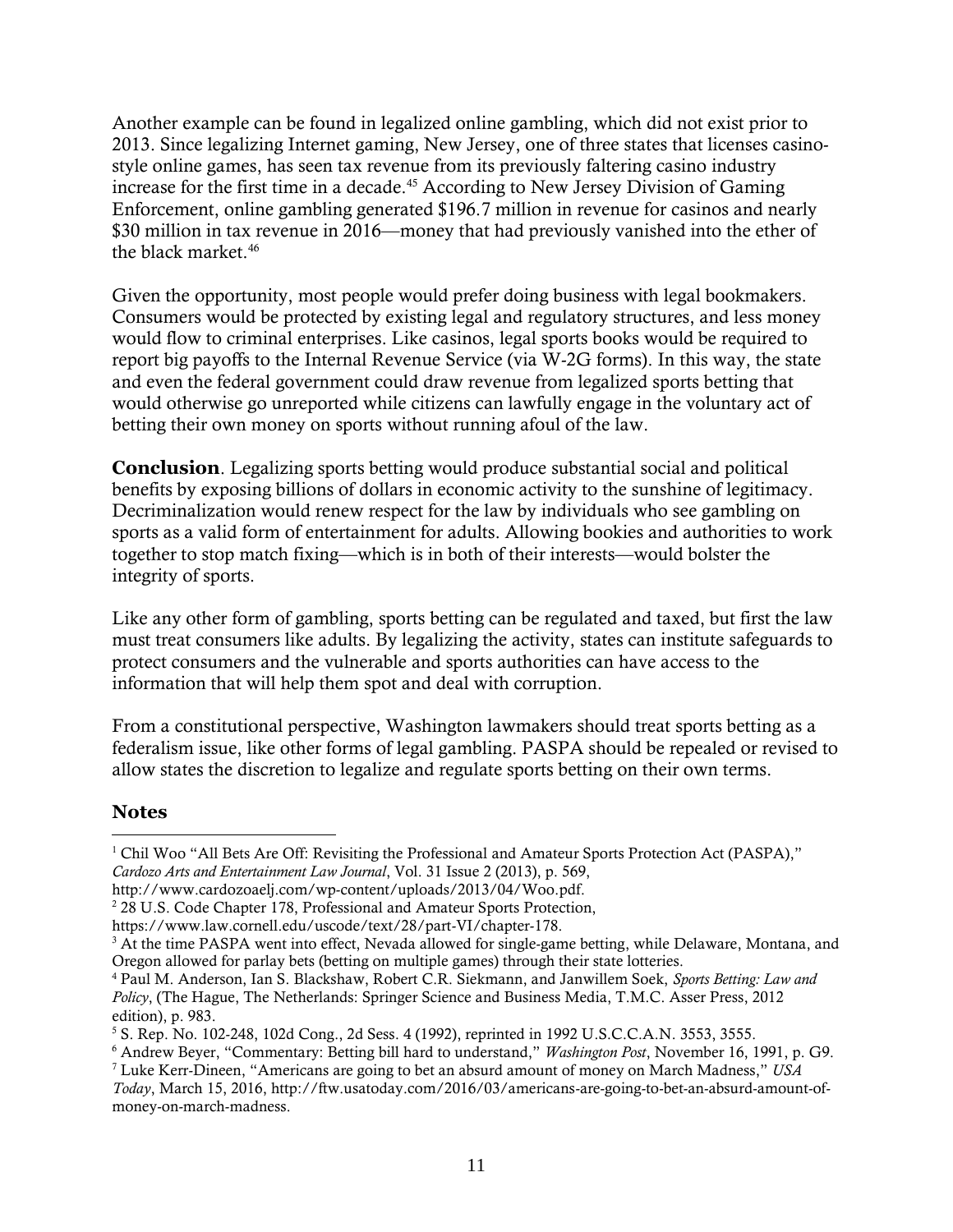<sup>8</sup> American Gaming Association, "Americans to bet \$4.7 Billion on Super Bowl 51," news release, January 31, 2017, http://boston.cbslocal.com/2017/01/31/super-bowl-li-draws-estimated-4-7-billion-in-mostly-illegalsports-bets.

<sup>9</sup> David Purdum, "Research shows U.S. could dominate global legalized sports betting market," ESPN.com, September 9, 2015, http://www.espn.com/chalk/story/\_/id/13614240/research-shows-united-statesdominate-global-legalized-sports-betting-market.

<sup>10</sup> Jordon Weissmann, "Is Illegal Sports Betting a \$400 Billion Industry?" Inc.com, November 21, 2014, http://www.inc.com/slate/jordan-weissmann-is-illegal-sports-betting-a-400-billion-industry.html.

<sup>11</sup> David Lariviere, "Legalization of Sports Betting Would Be Huge Revenue Producer for Leagues, Expert Says," Forbes.com, September 19, 2014,

http://www.forbes.com/sites/davidlariviere/2014/09/19/legalization-of-sports-betting-would-be-hugerevenue-producer-for-leagues-expert-says/#55733a2b7510.

<sup>12</sup> Michelle Minton and Steven Titch, "Game Changer: Rethinking Online Gambling Regulation in the age of Daily Fantasy Sports," *Issue Analysis* 2016 No. 4, Competitive Enterprise Institute, May 2016, p.13, https://cei.org/content/game-changer.

<sup>13</sup> Mike Maharrey, "States Don't Have to Comply: the Anti-Commandeering Doctrine," Tenth Amendment Center, December 28, 2013, http://tenthamendmentcenter.com/2013/12/28/states-dont-have-to-comply-theanti-comandeering-doctrine.

<sup>14</sup> Dustin Gouker, "New Jersey Sports Betting Case Is Still Alive in Possible US Supreme Court Appeal," Legal Sports Report, January 17, 2017,

http://www.legalsportsreport.com/12679/scotus-on-nj-sports-betting-case/.

<sup>15</sup> Weissmann.

 $\overline{a}$ 

<sup>16</sup> Adam Silver, "Legalize and Regulate Sports Betting," *New York Times*, November 13, 2014,

https://www.nytimes.com/2014/11/14/opinion/nba-commissioner-adam-silver-legalize-sports-betting.html. <sup>17</sup> David Purdum, "MLB to Talk Betting with Owners," ESPN.com, February 5, 2015,

http://www.espn.com/chalk/story/\_/id/12286521/mlb-commissioner-rob-manfred-says-legalized-sportsbetting-needs-fresh-consideration. L

<sup>18</sup> Rick Paulas, "From Fixer Deterrent to Fantasy Lure: The History of the NFL Injury Report," Vice Sports, October 12, 2016, https://sports.vice.com/en\_us/article/from-fixer-deterrent-to-fantasy-lure-the-history-ofthe-nfl-injury-report.

<sup>19</sup> Results from Fairleigh Dickenson University's annual poll on sports betting, as reported in Thomas Barrabi, "Legal Sports Gambling: Americans Weigh In," *FoxBusiness.com*, November 2, 2016,

http://www.foxbusiness.com/features/2016/11/02/legal-sports-gambling-americans-weigh-in.html.

<sup>20</sup> The Mellman Group Inc., "Super Bowl National Survey," January 29, 2016,

https://www.americangaming.org/sites/default/files/16fre129-

f%20Super%20Bowl%20release%5b3%5d%5b1%5d.pdf.

<sup>21</sup> David Forrest and Rick Parry, "The Key to Sports Integrity in the United States: Legalized, Regulated Sports Betting," September 27, 2016,

https://www.americangaming.org/sites/default/files/FINAL%20SPORTS%20INTEGRITY%20REPORT.p df.

<sup>22</sup> Alan Solomon "The Black Sox," *Chicago Tribune*, October 1, 2008,

http://www.chicagotribune.com/news/nationworld/politics/chi-chicagodays-blacksox-story-story.html <sup>23</sup> Heidi Blake and John Templon, "The Italian Job," *BuzzFeed News*, March 15, 2016,

https://www.buzzfeed.com/heidiblake/heres-the-evidence-of-worldwide-match-fixing-prosecutorssay?utm\_term=.fudb5Dez9#.kapkl5gzr.

<sup>24</sup> Brian Blickenstaff, "How to Catch a Match Fixer," *Vice Sports*, October 22, 2015,

https://sports.vice.com/en\_us/article/how-to-catch-a-match-fixer.

<sup>25</sup> FIFA, "FIFA strengthens global football integrity programme with Sportradar agreement," news release, http://www.fifa.com/governance/news/y=2017/m=2/news=fifa-strengthens-global-football-integrityprogramme-with-sportradar-a-2866086.html.

<sup>26</sup> National Collegiate Athletic Association Regulations, accessed February 7, 2017,

http://grfx.cstv.com/photos/schools/unc/genrel/auto\_pdf/handbook-ncaa-regulations-10.pdf.

<sup>27</sup> Dr. Howard Shaffer at Harvard University, as cited by Steven Titch and Michelle Minton.

<sup>28</sup> Steve Chapman, "The real effects of gambling," *Chicago Tribune,* July 21, 2011,

http://articles.chicagotribune.com/2011-07-21/news/ct-oped-0721-chapman-20110721\_1\_problem-gamblingonline-gambling-howard-shaffer.